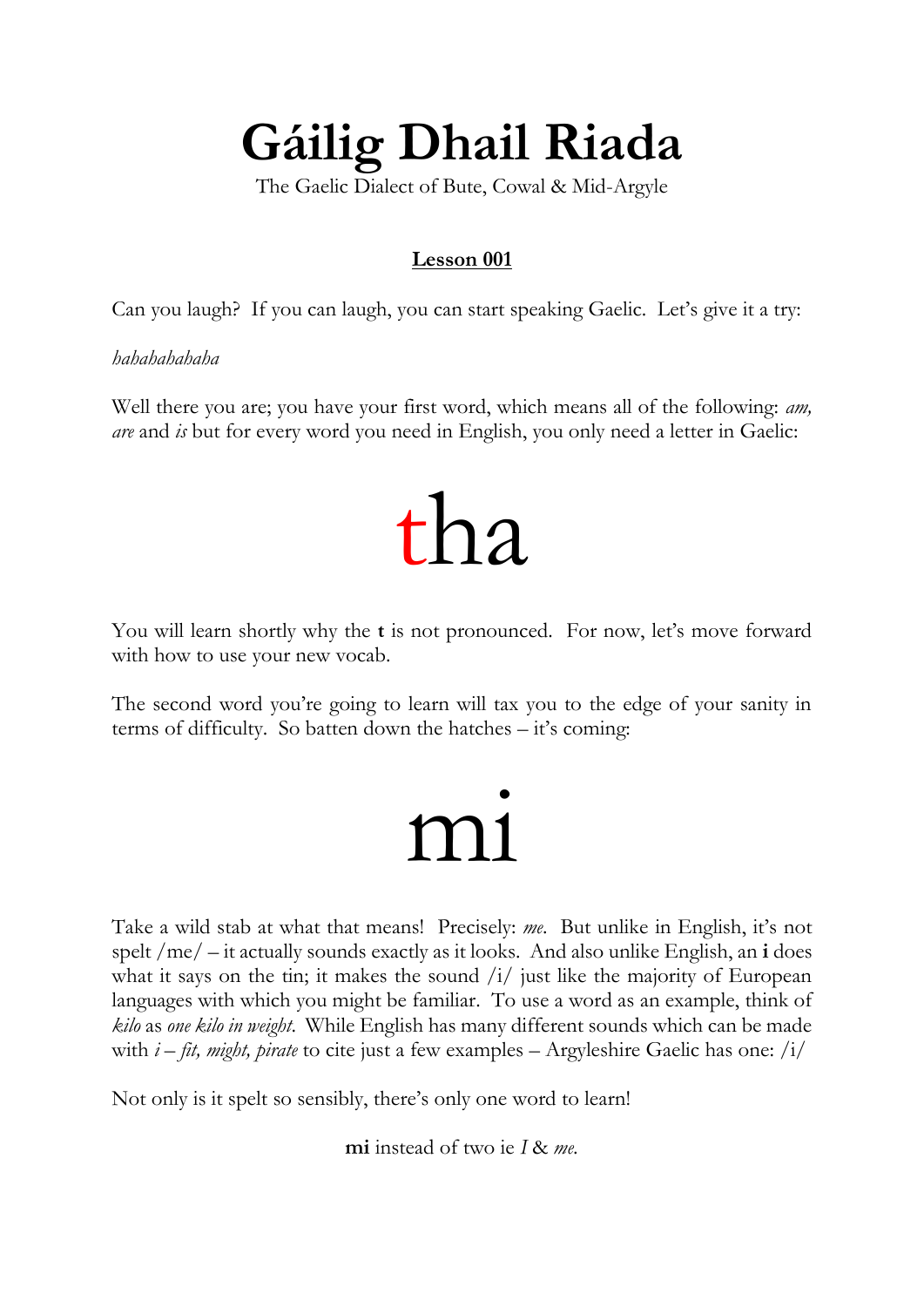So in placing these two words one after the other to begin a sentence, we have:

## tha mi

[*lit.* am me *ie* I am]

In order to give you something to say about yourself and not just leave you stuck with *I am* which hardly says much(!), let's give you a simple adjective to get you started:

## blàth

[warm]

This word has a couple of silent consonants at the end, but don't worry about those; most languages do have the odd silent letter here and there. For instance, consider the English words *though* or *monologue* for just two examples!

So let's form our first sentence:

## tha mi blàth

[*lit.* am me warm *ie* I am warm]

Now I bet you're wondering how we might go about switching that over to *you are warm* instead of *I am warm*. In English, you'd need to change two elements of the sentence, *I* and *am*, keeping just the adjective the same. In Gaelic, it's a simple case of removing *I* and replacing it with *you*, and you're done. What's even more attractive is the fact that we get to use the English word as our starting point, simply removing a couple of letters (how economical is this language?) and hey presto! you've got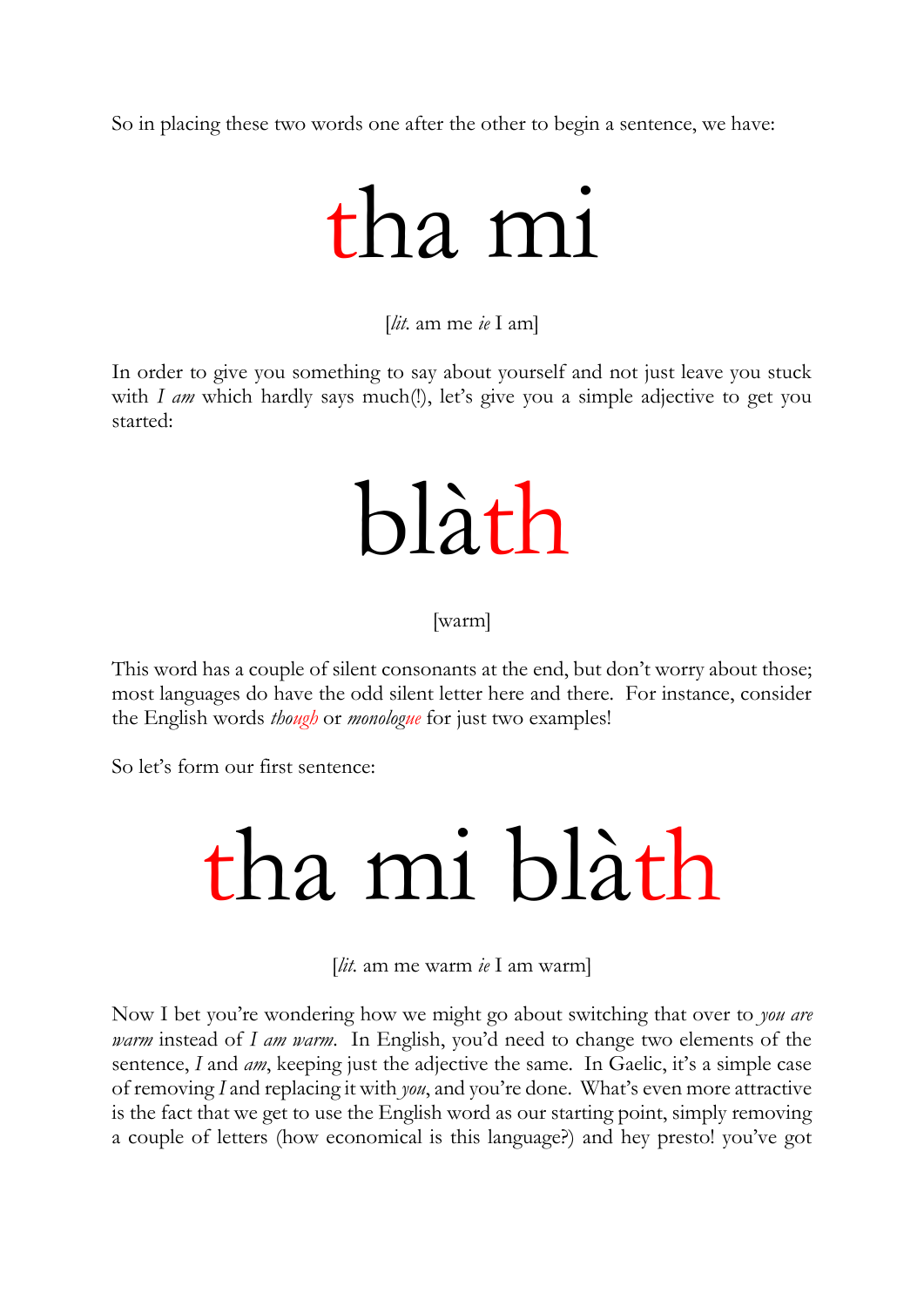your new word, and in Argyleshire dialect, it couldn't be simpler to say and spell. So, taking the *y* and *o* away from the English word, we're left with *you*

### l I

#### [you]

Now in the standard language, you'll see this word written **thu**, as if the word were sounded almost identically to **tha** give or take a vowel. In Central Argyle however, we don't spell this word using the **th** as it's confusing; we spell it exactly as it sounds!

So with your new word, let's form that sentence:

## tha u blàth

[*lit.* are you warm *ie* you are warm]

It's just as easy to learn the words for *he/him* and *she/her*. Here are your instructions!

*he*

- 1. remove the *h*
- 2. pronounce the letter that's left as it looks, eg in English *get*

# e

### [he, him]

*she*

- 1. remove the *sh*
- 2. keep the sound that's left /ee/ but employ sensible Gaelic spelling!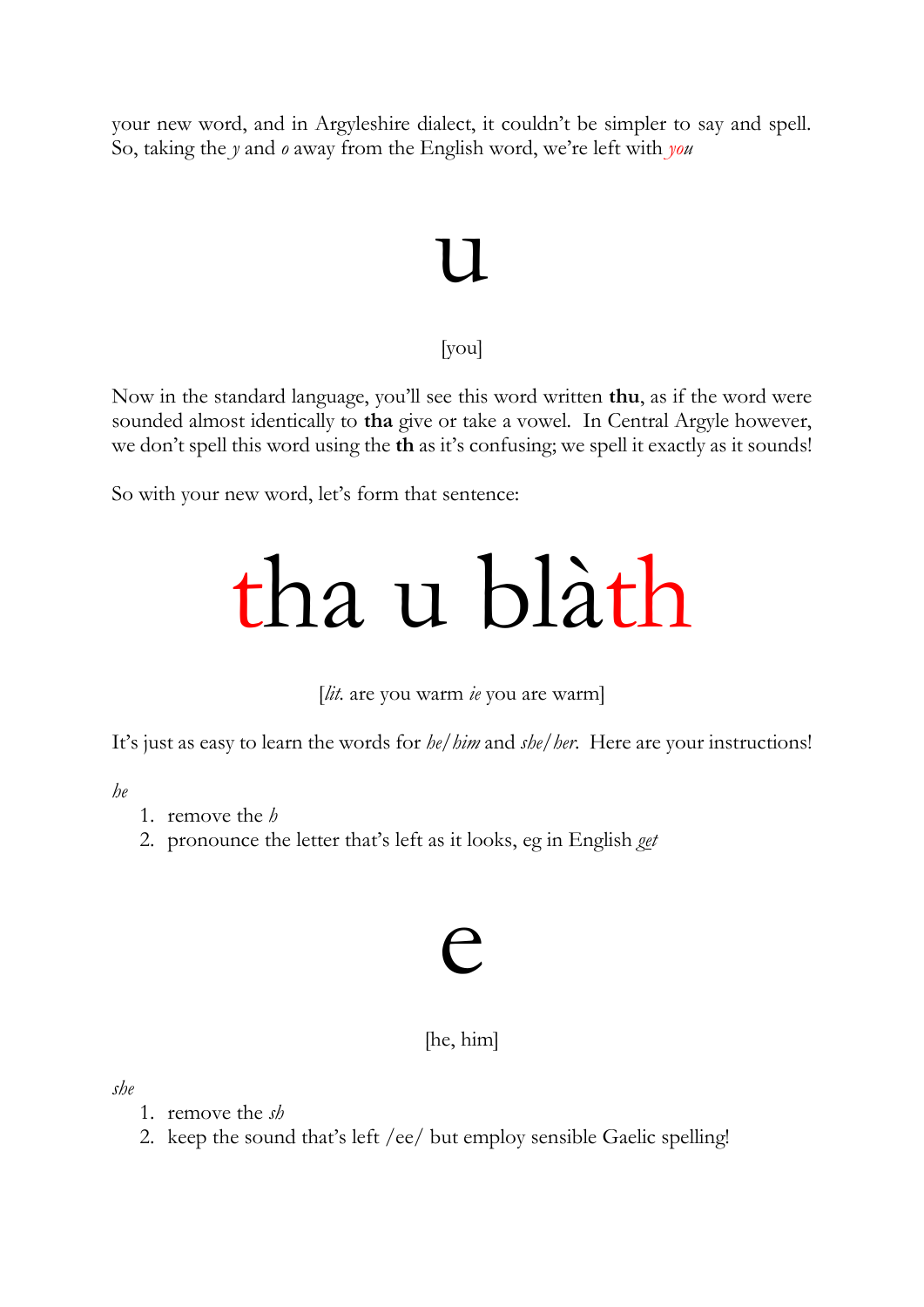What do you think the word is going to be? That's right, it's exactly the same sound you already know from **mi** except without the **m**!

# i<br>1

### [she, her]

What's more – as you can see – we don't need two separate words for each concept. Gaelic does the job with just the one. Now that's not to say that there isn't complex stuff on the way – every language has it's intricacies! – but at the very beginning, Gaelic is extremely straightforward and will continue so for a while yet, you'll be pleased to hear!

What required ten words in English *(am, are, is, I, me, you, he, him, she, her)* required only five in Gaelic so far: **tha**, **mi**, **u**, **e**, **i**. Double the pleasure, half the work!

So let's kit you out with some more words to help you begin to express something about what's going on around you:

**sinn** [we]

- The **s** is "soft" when placed next to an **e** or **i** meaning that you pronounce it as English /sh/
- The double **n** when placed next to an **e** or an **i** gives us something approximating the Spanish *ñ* eg *mañana* meaning that this word is a bit like the English noun *sheen* except with a Spanish *ñ* at the end!

**sibh** [yous, y'all & you formal *ie* to older people]

- Once again, the **s** is "soft" as Gaelic is nothing if not regular with its spelling.
- Final **bh** is unpronounced, leaving us able to re-employ our English word *she* as an approximate sound, although the Gaelic word is shorter, more clipped: /she!/
- You will also find this word pronounced almost like /shooy/ with some speakers, so keep an ear out for that. It is the same word though!

**ead** [they, them]

Take the English word *bet*, shave off the *b*, and there you have it!

So the full set in action looks like this: